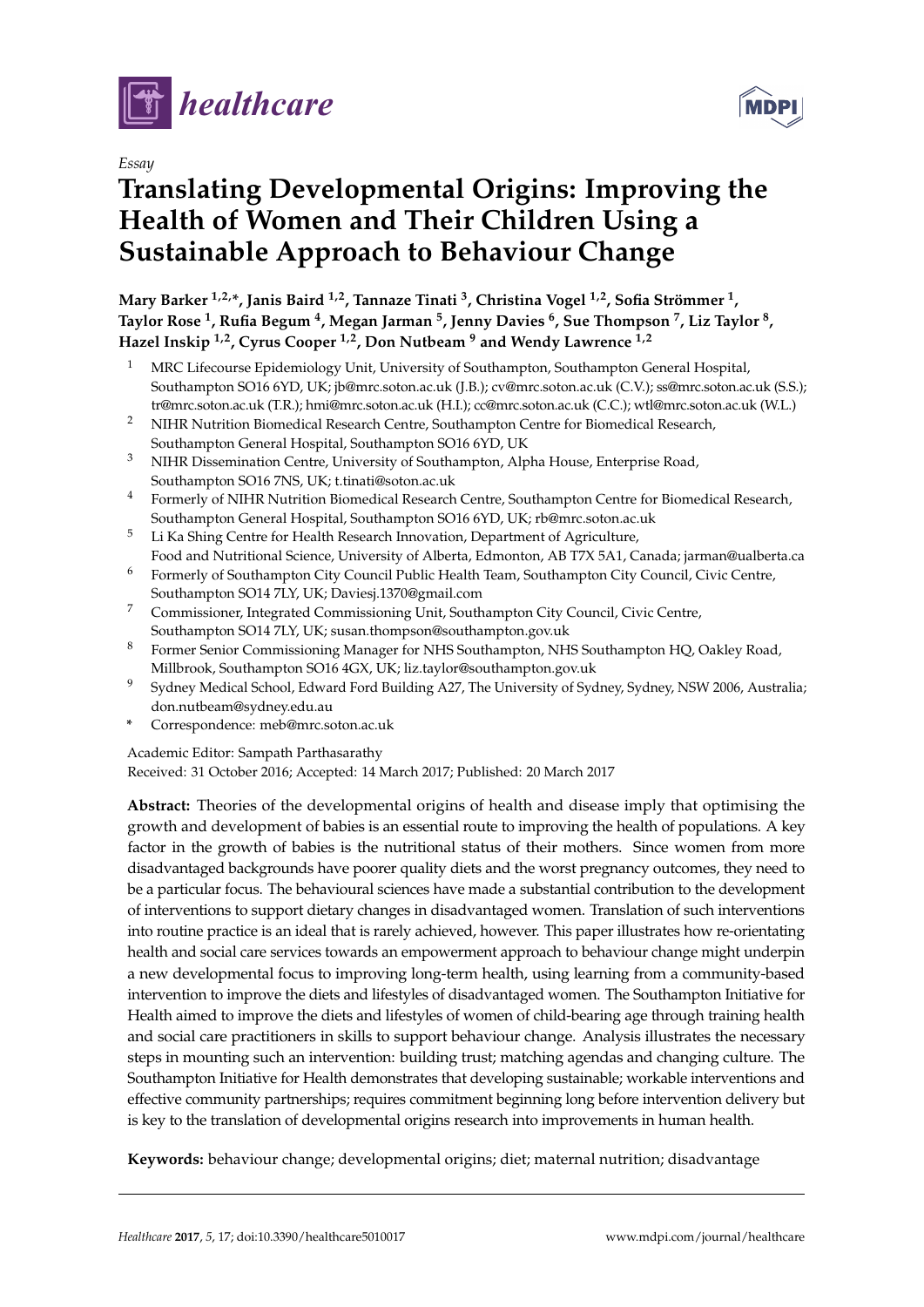# **1. Introduction**

Translation of the science of Developmental Origins of Health and Disease (DOHaD) into reductions in population risks of non-communicable diseases requires improvements in the nutritional status of girls and young women. Maternal diet and nutritional status are powerful determinants of development in utero and the first years of life [\[1](#page-10-0)[,2\]](#page-10-1). To optimise the health and development of babies we therefore need to better support girls and young women to eat more healthily. Women from disadvantaged groups tend to have the poorest quality diets and pregnancy outcomes and should therefore be the focus for this activity [\[3–](#page-10-2)[6\]](#page-10-3). Ecological frameworks explain the confluence of factors that connect disadvantage to poor quality diet. They illustrate the way in which levels of influence affect individual diet, physical activity, and energy balance [\[7](#page-10-4)[,8\]](#page-10-5). This places individual behaviour at the heart of interacting layers of surrounding influences, particularly the most immediate family and community characteristics and settings, which are, in turn, embedded in and affected by more distant social, environmental, and policy contexts. A woman's quality of diet is therefore the product of culture and society, industry, government,

her local community, her work, school and peers, her family and her home. Included in this confluence is the woman's own history and experience of adversity and disadvantage, which have persistent effects on her health [\[9\]](#page-10-6).

Taking into account this multiplicity of influences suggests that women's nutritional status could be improved in a number of ways. Supplementing women with individual nutrients may be one way of improving pregnancy outcomes and maternal nutritional status [\[10,](#page-10-7)[11\]](#page-10-8), Changes in patterns of behaviour and lifestyle are required to improve dietary quality, however, or to support and sustain change in nutritional status. These changes can only be initiated through complex interventions based on an understanding of health behaviour contributed by behavioural science. This paper will describe an example of such an intervention which will take as its focus individual dietary behaviour and how women can be supported to make changes. The paper will then consider challenges to the translation of DOHaD science into health improvement, with reference to work recently carried out in Southampton, UK.

## **2. Changing Health Behaviour**

Behavioural science has contributed psychological theory to intervention design and planning, ensuring that interventions have a clear model of how the planned activity might produce the anticipated outcome, and careful description and classification of techniques used in behaviour change interventions, so that successful interventions can be replicated

There is a range of psychological theories that have been used to guide the design and evaluation of complex behaviour change interventions, many of them focusing on the cognitive determinants of individual behaviours [\[12\]](#page-10-9). In recent years, however, the focus of interventions to change health behaviour has shifted towards theories that also encompass determinants of behaviour that are less connected to conscious, cognitive processes and more to unconscious, automatic processes or 'habits'. Socially-constructed behaviours such as eating are the outcome of the two systems, working together synergistically or antagonistically, suggesting that interventions need to address both conscious and unconscious processes to be maximally effective [\[13\]](#page-10-10). Recent detailed classification of behaviour change techniques employed in behavioural interventions has produced a taxonomy of approximately a hundred documented techniques, and a method of identifying which of these works best in supporting change in which behaviours and in which populations [\[14](#page-10-11)[,15\]](#page-10-12). These techniques can be incorporated into interventions designed using current frameworks that systematically address influences on behaviour at the individual, social and environmental levels using a range of these techniques, accessing both conscious and unconscious cognitive processes [\[16](#page-10-13)[–19\]](#page-10-14). What is missing from both the taxonomy and these frameworks is an effective method of engaging individuals in behaviour change interventions. Descriptions of behaviour change techniques do not include instructions on how best to deliver interventions so as to maximise the likelihood of change in patients and clients.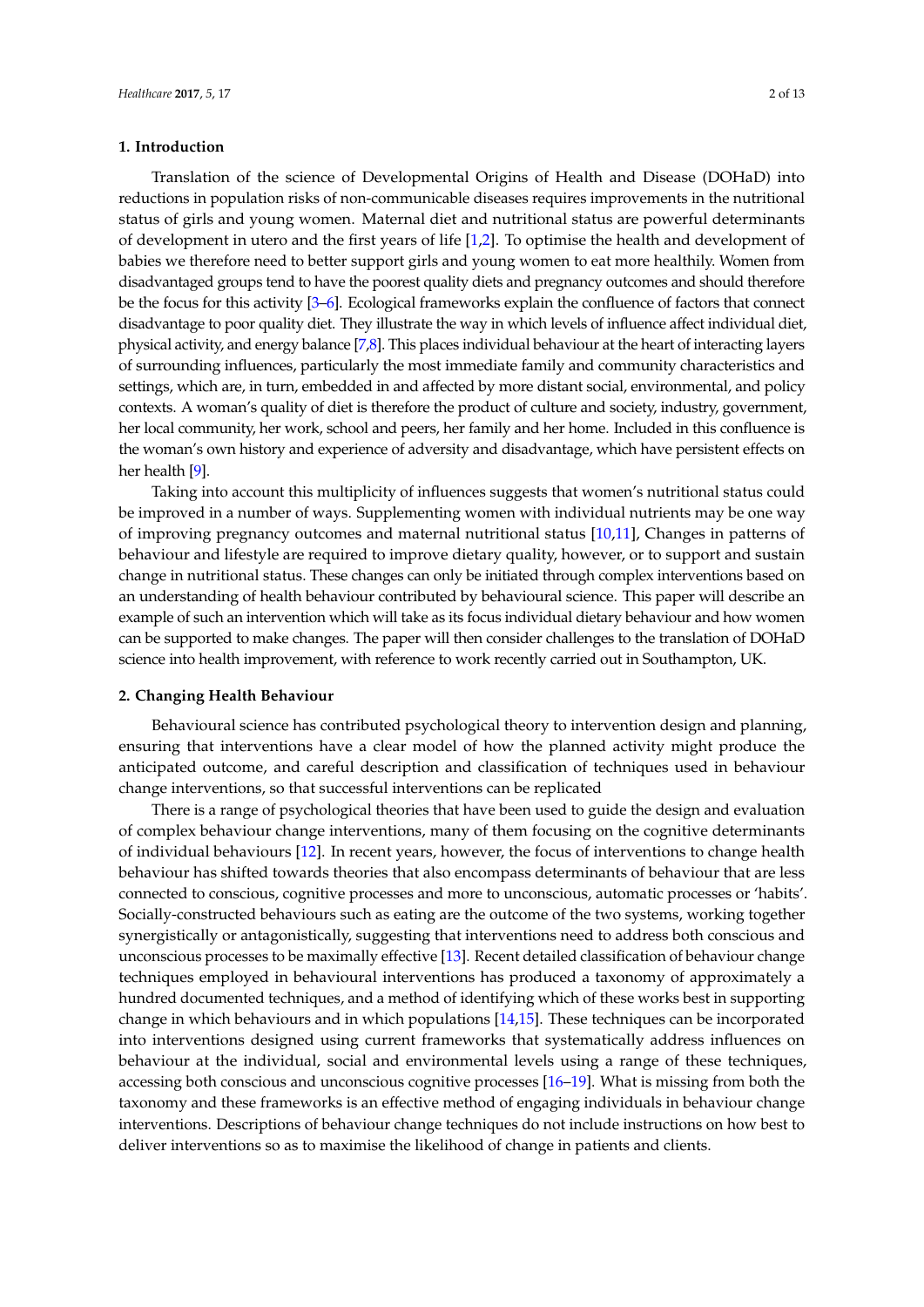## **3. Healthy Conversation Skills**

'Healthy Conversation Skills' is a training programme developed in Southampton UK that provides skills for health and social care practitioners, designed to encourage patient and client engagement in behaviour change. The skills do this by encouraging reflection on habits that patients and clients want to change, thereby making the unconscious conscious and amenable to deliberate change. Key skills are shown in Box [1.](#page-2-0)

**Box 1.** Healthy Conversation Skills.

<span id="page-2-0"></span>

| <b>Healthy Conversations: Five Key Skills</b>                                                                   |
|-----------------------------------------------------------------------------------------------------------------|
| Identifying/Creating opportunities—for having a healthy conversation.                                           |
| Asking open discovery questions—'how' and 'what' questions that lead people to explore their own world and find |
| their own solutions.                                                                                            |
| Listening more than talking—empowering people to identify and take control of their own behaviour change.       |
| Reflecting-on practice in order to be more effective.                                                           |
| Supporting goal-setting—using SMARTER action planning, staff and women have a sense of change and progress.     |

These skills were developed in collaboration with local health service commissioners in Southampton UK, who identified that their healthcare staff lacked the confidence to address issues of diet and lifestyle with their clients [\[20\]](#page-10-15). At the same time, observation of health and social care practice in the locality identified that opportunities to initiate conversations about behaviour change with clients were frequently missed [\[21\]](#page-11-0). Healthy Conversation Skills training recognises that skills to support behaviour change need to go beyond education and instead empower individuals to take control of their health behaviours and to problem-solve. Like Motivational Interviewing and similar approaches, the training offers an approach to supporting behaviour change that understands giving clients information is not enough to change behaviour; clients must also be motivated to change, and have the tools to implement that change [\[22\]](#page-11-1). Training in Healthy Conversation Skills is designed to increase self-efficacy and hence build the capacity of practitioners as well as that of patients and clients, and in doing so, change the ethos of those practitioners and their organisations to one that empowers change. In this way, the intervention is intended to operate both at the level of individual behaviour change and on changing the culture of services and, in so doing, trigger automatic as well as reflective processes underlying behaviour change.

The theory underpinning Healthy Conversation Skills is Bandura's social cognitive theory of the socio-environmental and personal determinants of health [\[23,](#page-11-2)[24\]](#page-11-3). The construct of self-efficacy is central to this theory, and describes an individual's belief that he or she is capable of carrying out a specific behaviour, implying that he or she also has the knowledge and skills to do so. In the Healthy Conversation Skills intervention described in this paper, a woman's self-efficacy would indicate her belief that she was able to feed herself and her family a healthy diet, because she had both knowledge of healthy eating and confidence and skill to prepare healthy food. Interventions that increase self-efficacy can increase fruit and vegetable consumption [\[25\]](#page-11-4). Healthy Conversation Skills are designed to increase self-efficacy through empowering problem-solving, and employ behaviour change techniques intended to support small changes in behaviour, leading to acquisition of mastery skills which Bandura proposes as a means of raising self-efficacy. Taken from the Behaviour Change Technique taxonomy described above, Table [1](#page-3-0) describes a sample of the behaviour change techniques that underpin Healthy Conversation Skills and which are used throughout the training. The trainer will, for example, employing the BCT 'problem-solving', prompt trainees to identify solutions to their problems supporting change in their patients and clients in the same way that trainees will be encouraging their patients and clients to problem-solve. Trainees demonstrate and practice the skill of using 'open-discovery' questions to support this problem-solving activity (Box [1,](#page-2-0) Skill 2). In the same way, other BCTs are used for specific activities to achieve competence in the five Healthy Conversation Skills. All are incorporated in a way that aligns with the Healthy Conversation Skills' empowerment philosophy and its aim to enhance self-efficacy in practitioners as well as patients and clients, and are intended to support embedding of skills into practitioners' routine practice. The full version of Table [1](#page-3-0) is available from the authors on request.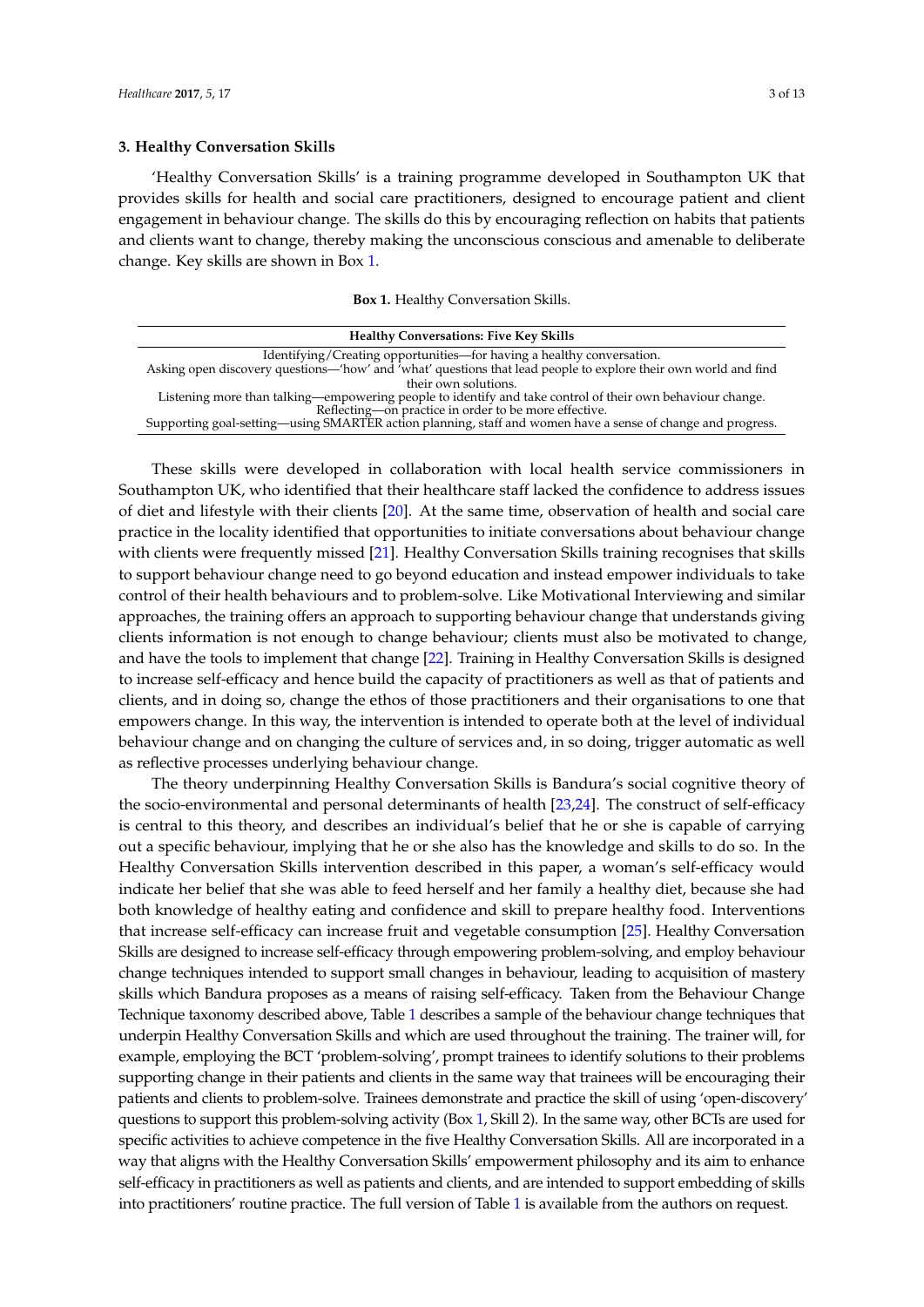| <b>BCT</b><br>Group No. | <b>BCT</b><br><b>Group Name</b> | <b>BCT No.</b> | <b>BCT</b>                                      | <b>Example of Activity Component in HCS Training</b>                                                                                                                                             |
|-------------------------|---------------------------------|----------------|-------------------------------------------------|--------------------------------------------------------------------------------------------------------------------------------------------------------------------------------------------------|
|                         | Goals &<br>planning             | 1.2            | Problem-solving                                 | Prompt trainees to generate/select strategies to overcome barriers & increase facilitators to using HCS in<br>routine practice; includes "relapse prevention" & "coping planning".               |
|                         |                                 | 1.6            | Discrepancy between current<br>behaviour & goal | Draw trainee's attention to discrepancies between current practice and plans/goals to incorporate HCS<br>into practice.                                                                          |
| 3                       | Social<br>support               | 3.2            | Social support (practical)                      | Group training & pair work provides practical support (listening & sharing tips) for practising HCS in<br>the training & later in the workplace.                                                 |
|                         |                                 | 3.3            | Social support (emotional)                      | Group training & pair work provides emotional support (encouragement/praise) for practising HCS in a<br>safe/comfortable environment.                                                            |
| 4                       | Shaping<br>knowledge            | 4.1            | Instruction on how to perform<br>the behaviour  | Skills training, including exploration & agreement on how to develop questions, support SMARTER<br>planning etc.                                                                                 |
|                         |                                 | 4.2            | Information on antecedents                      | Review with trainees what predicts behaviour (& possible relapse to old behaviour patterns), e.g., when<br>under time pressure might revert to telling or suggesting.                            |
| 6                       | Comparison<br>of behaviour      | 6.1            | Demonstration of the behaviour                  | Trainees growing awareness that HCS is being modelled by the trainer in all activities, & increasingly by<br>other trainees in real/role play activities.                                        |
| 7                       | Associations                    | 7.1            | Prompts & cues                                  | Resources provided in the training room to prompt use of the skills throughout the training; hand-outs<br>to be used by trainees in their workplace to remind to use HCS.                        |
| 8                       | Repetition &<br>substitution    | 8.1            | Behavioural practice/rehearsal                  | Prompt practice of HCS in training room by providing numerous opportunities.                                                                                                                     |
|                         |                                 | 8.3            | Habit formation                                 | Prompt practice of HCS in real world, by encouraging action-planning and problem-solving.                                                                                                        |
|                         |                                 | 8.6            | Generalisation of a<br>target behaviour         | If trainee has used HCS with friend/relative, encourage to try out skills in workplace.                                                                                                          |
| 6                       | Comparison<br>of behaviour      | 6.2            | Social comparison                               | Opportunities to compare own practice & experiences with others, including pre-training behaviour and<br>then increasing use of HCS.                                                             |
| 13                      | Identity                        | 13.3           | Incompatible beliefs                            | Draw attention to discrepancy between current/past practice and view of self as effective health<br>practitioner. Embedding HCS is one way to reduce these incompatible beliefs & discrepancies. |

**Table 1.** Healthy Conversation Skills (HCS) training mapped onto Behaviour Change Techniques (cf. BCT Taxonomy v1: 93 hierarchically-clustered techniques) [\[26\]](#page-11-5).

<span id="page-3-0"></span>HCS = Healthy Conversation Skills; BCT = Behaviour Change Technique; SMARTER = Specific, Measurable, Action-orientated, Realistic, Timed, Evaluated, Reviewed goal-setting and planning.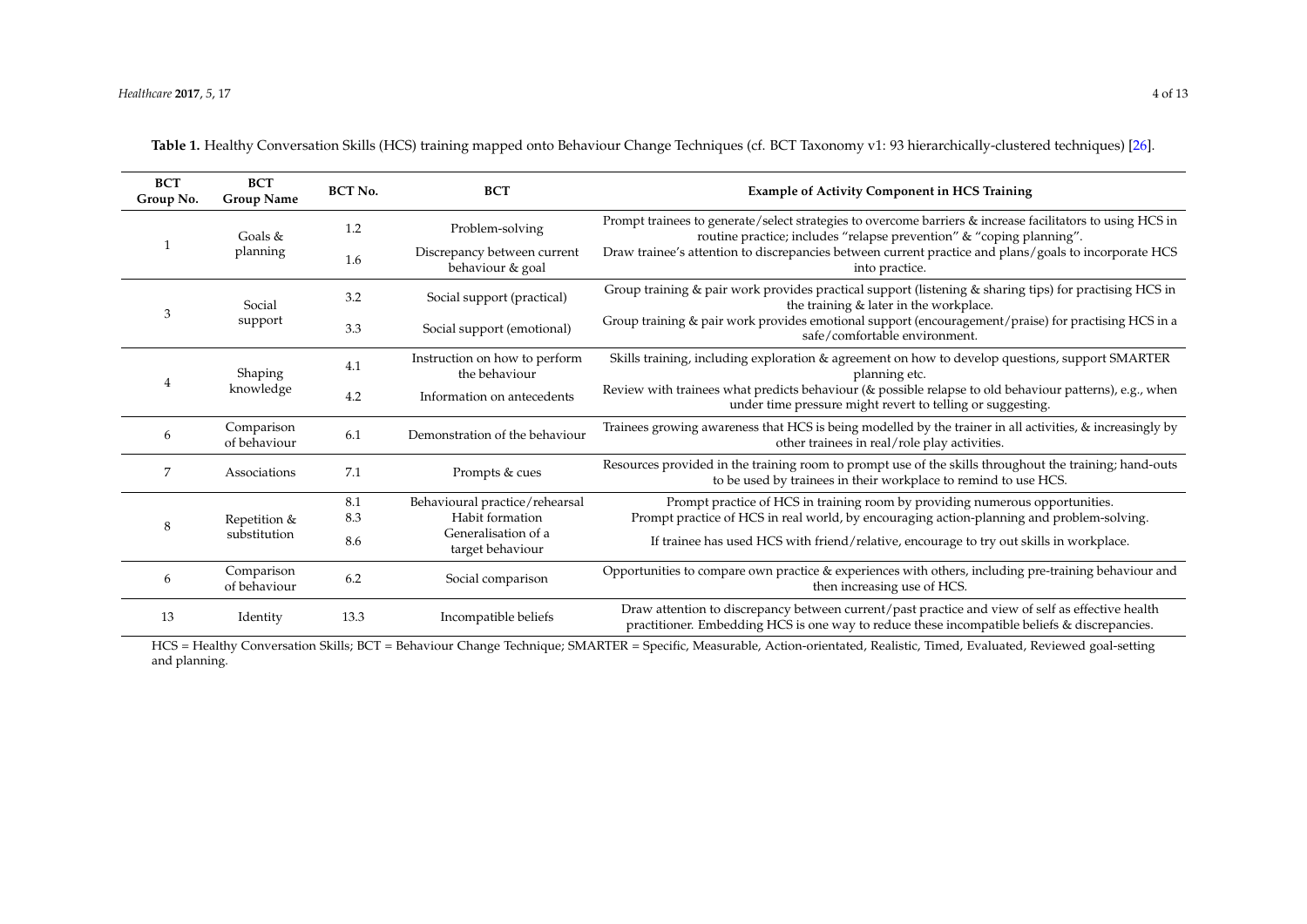Healthy Conversation Skills have been developed to be accessible to all practitioners, whatever their level of experience and role. Trainees have so far included nurses, midwives, play workers, nursery nurses, admin staff, doctors and many types of allied health professionals. The current training model is two four hour sessions a few days apart to groups of around 14–16 people; but it is adaptable and has been delivered in many different formats. Details of the training content have been published elsewhere, and training and evaluation materials are available from the authors on request [\[27\]](#page-11-6). The skills are designed to be used opportunistically and are transferable such that they can be used in any situation where practitioners have an opportunity to support behaviour change in their clients. A healthy conversation can be as short as two minutes. The approach is flexible, can be adapted to most situations and can be fitted in to existing ways of working. The intention of the approach is to enhance the effectiveness of existing provision rather than create new structures. Building capacity in the health and social care workforce to support diet and lifestyle change is a sustainable model with the potential to reach disadvantaged populations. If this workforce targets women of child-bearing age and their families, building their behaviour change capacity represents a way of translating findings from the science of DOHaD into health improvement.

## **4. The Southampton Initiative for Health**

This model of health improvement was first tested in the Southampton Initiative for Health, an intervention study testing the effectiveness of Healthy Conversation Skills trained health and social care practitioners in improving the self-efficacy, diets and physical activity levels of women with young families in Southampton, UK. The study was designed and run by a partnership between the University of Southampton, the local authority and Public Health in the city. Southampton is a centre for developmental origins, where research with mothers and babies has a relatively high profile. City policy makers and commissioners saw that SureStart Children's Centres (SSCCs) represented an important opportunity to improve the health and well-being of women of child-bearing age. SSCCs are located in every city across the UK and provide a location for the provision of health and social care services to families with children under five. At the time of launching the Southampton Initiative for Health partnership, SSCCs served the more disadvantaged areas of the city. Southampton is a city in a local authority area which is amongst the top 100 most deprived cities in England, despite being set in an affluent part of the country. Women attending the 14 SureStart Children's Centres in Southampton therefore represented a population of significant disadvantage [\[28\]](#page-11-7). The partnership was developed specifically to target health improvement in this disadvantaged group of women and their families. As the logic model in Figure [1](#page-5-0) suggests, health improvements in this group of women were hypothesised to be the outcome of increases in self-efficacy and of eating healthily, engendered by support from SureStart Children's Centre staff trained in Healthy Conversation Skills. Healthy Conversation Skills training activities were designed to enable staff to learn how to use behaviour change techniques and acquire skills to support these improvements in eating habits in the women with whom they came into contact.

Between May 2009 and February 2011, 211 health and family support staff working in 14 SSCCs in Southampton UK were trained in Healthy Conversation Skills, reaching approximately 70% of eligible SSCC staff in Southampton. Staff practice was assessed immediately after training, after some weeks and then a year later. After training, staff demonstrated sustained changes to the way they worked with women attending SSCCs, and were more confident in supporting lifestyle changes [\[29\]](#page-11-8). Changes to the way staff worked were still evident a year post-training [\[30\]](#page-11-9). A non-randomised controlled trial of the effect of exposure to trained staff on diet and physical activity levels in women attending SSCCs showed that the intervention had no measurable effect on women's diet and physical activity levels, but that it may have protected against a decline in their self-efficacy and perceptions of control over life, factors known to be associated with change in both these health behaviours [\[31\]](#page-11-10).

The story of the development of the Southampton Initiative for Health and the subsequent adoption by Southampton City Council of Healthy Conversation Skills training suggests that there are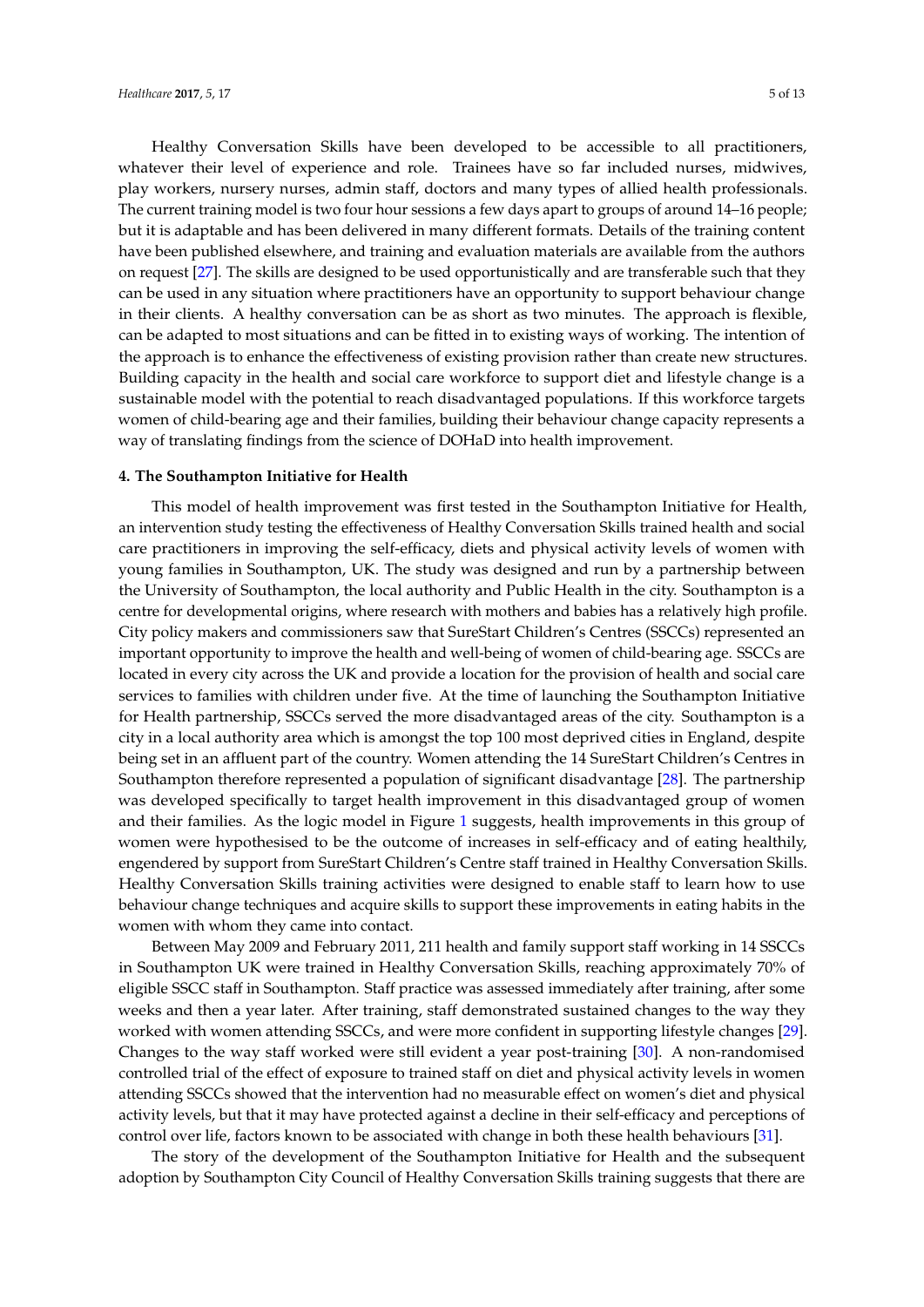<span id="page-5-0"></span>three necessary processes in translation from research to practice: building trust, matching agendas are three necessary processes in translation from research to practice: building trust, matching and changing culture. agendas and changing culture.



**Figure 1.** Logic model for the Southampton Initiative for Health, an intervention to train SureStart **Figure 1.** Logic model for the Southampton Initiative for Health, an intervention to train SureStart  $\overline{C}$  children's Centre station Skills in  $\overline{C}$  in order to improve the diets, physical activity of  $\overline{C}$ Children's Centre staff in Healthy Conversation Skills in order to improve the diets, physical activity levels and well-being of women of child-bearing age.

#### $T_{\rm c}$  and testing of  $T_{\rm c}$  training and the construction skills training and the construction of the construction of the construction of the construction of the construction of the construction of the construction o *4.1. Building Trust*

The development and testing of Healthy Conversation Skills training and the construction of the from the first exploration of the first exploration of the development of Healthy Conversation Skills to the conversation Skills Southampton Initiative for Health partnership took place over a long period. Box 2 shows the timeline from the first exploration of ideas underpinning the development of Healthy Conversation Skills to roll-out as a public health initiative, a process that took eight years. Whilst there is no suggestion that all research translation need take this long, the inclusion of this timeline is intended to illustrate the **Box 2.** Timeline of events in the Southampton Initiative for Health. investment needed to build relationships between academic and local authority/healthcare partners and thereby to translate research findings into public health practice.

<span id="page-5-1"></span>

| Timeline of Events in Progress of the Partnership That Supported the Development, Testing and<br>Implementation of Healthy Conversation Skills Training. |                                                                                                                                                                                                                                                                                 |  |  |  |  |  |
|----------------------------------------------------------------------------------------------------------------------------------------------------------|---------------------------------------------------------------------------------------------------------------------------------------------------------------------------------------------------------------------------------------------------------------------------------|--|--|--|--|--|
| 2004                                                                                                                                                     | Research team made contact with SureStart Children's Centres and began a series of focus group<br>discussions with Centre users to explore food choices and barriers to healthy eating.                                                                                         |  |  |  |  |  |
| 2005                                                                                                                                                     | Research team set up Food Choice Action Group including research team of psychologists,<br>nutritionists, public health experts, statisticians, external academic advisors, members of local<br>health authority and SureStart Children's Centre managers.                      |  |  |  |  |  |
| 2007                                                                                                                                                     | The research arm of the Southampton Initiative for Health formally established.                                                                                                                                                                                                 |  |  |  |  |  |
|                                                                                                                                                          | Research team conducted a Nutrition and Well-being Survey in SureStart Children's Centres with<br>mothers. Local authority and Primary Care Trust carried out a training needs assessment of<br>SureStart staff.                                                                |  |  |  |  |  |
| 2008                                                                                                                                                     | Research team met SureStart Children's Centre managers, health visitors and health trainers to<br>discuss results of the Nutrition and Well-being Survey.                                                                                                                       |  |  |  |  |  |
|                                                                                                                                                          | Researchers from the University's Medical Research Council Lifecourse Epidemiology Unit invited<br>Southampton Primary Care Trust to discuss needs of the local area.                                                                                                           |  |  |  |  |  |
|                                                                                                                                                          | Formal meeting was held of all local agencies from across the Primary Care Trust and City Council<br>to discuss the research findings and how they might be used as the basis for an intervention to<br>improve the nutritional status of local young women and their children. |  |  |  |  |  |
|                                                                                                                                                          | Southampton Initiative for Health as a formal partnership between research, policy and practice<br>organisations was born. A programme of monthly meetings involving participating organisations<br>was established.                                                            |  |  |  |  |  |

**Timeline of Events in Progress of the Partnership That Supported the Development, Testing and Implementation of Healthy Conversation Skills Training. Box 2.** Timeline of events in the Southampton Initiative for Health.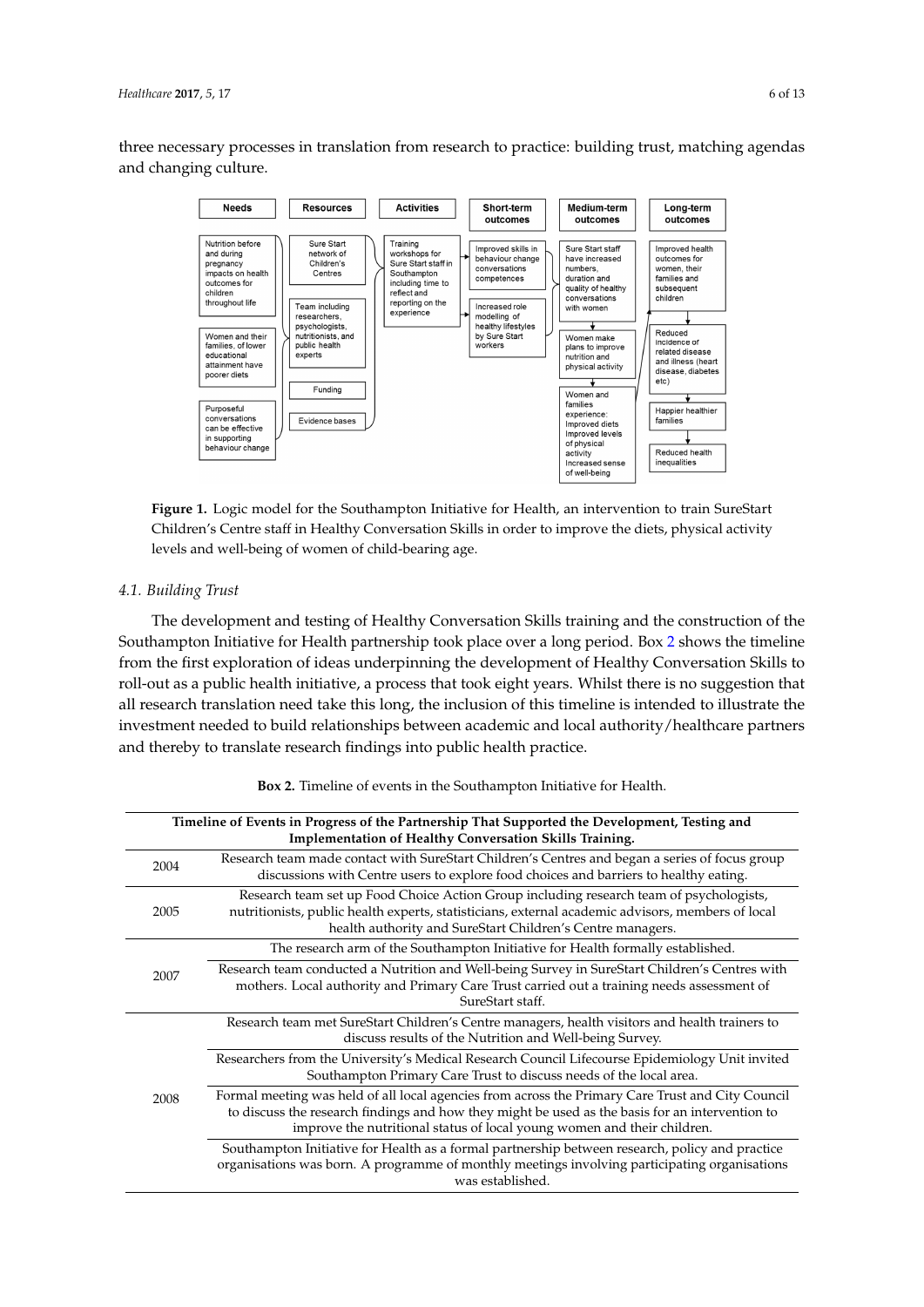| 2008      | A focus group discussion was held with key SureStart Children's Centres practitioners to discuss<br>findings from discussions and survey work with women attending SureStart Children's Centres,<br>and to gather ideas for potential intervention points. |  |  |  |  |  |
|-----------|------------------------------------------------------------------------------------------------------------------------------------------------------------------------------------------------------------------------------------------------------------|--|--|--|--|--|
| 2009      | Research team observed a range of SureStart Children's Centres sessions across Southampton.                                                                                                                                                                |  |  |  |  |  |
|           | Healthy Conversations Skills training was developed by the whole Southampton Initiative For<br>Health team. Training manual was written.                                                                                                                   |  |  |  |  |  |
|           | Research team held a pilot session of the training with SureStart Children's Centre managers.<br>Training manual was modified.                                                                                                                             |  |  |  |  |  |
|           | SureStart Children's Centres managers encouraged their staff to attend Healthy Conversation Skills<br>training, to be delivered at the Centres. Southampton Initiative For Health and SureStart Children's<br>Centres worked together to recruit staff.    |  |  |  |  |  |
|           | Training began across the city.                                                                                                                                                                                                                            |  |  |  |  |  |
|           | All Healthy Conversation Skills training sessions and follow-up completed early 2011. Research<br>team monitored fidelity of their training delivery.                                                                                                      |  |  |  |  |  |
|           | Research team attended a wide range of SureStart Children's Centres sessions to observe trainees in<br>action, evaluate competence in Healthy Conversation Skills and provide feedback.                                                                    |  |  |  |  |  |
|           | Evaluation data collected as part of trial analysed by research team.                                                                                                                                                                                      |  |  |  |  |  |
| 2010–2011 | Local commissioners formally issued a contract to the regional health promotion team to deliver<br>Healthy Conversation Skills training.                                                                                                                   |  |  |  |  |  |
|           | Research team 'handed over' the intervention to be run by local services. Research team trained<br>health promotion team in Healthy Conversation Skills.                                                                                                   |  |  |  |  |  |
|           | Health promotion team begins delivery of training to Primary Care Trust and city council staff in<br>Southampton late 2010.                                                                                                                                |  |  |  |  |  |
|           | Training sessions delivered by health promotion team observed by Southampton Initiative for<br>Health research team to assess fidelity of intervention delivery.                                                                                           |  |  |  |  |  |
|           | Evaluation data collected from health promotion team training analysed by research team.                                                                                                                                                                   |  |  |  |  |  |
| 2011      | Southampton Initiative for Health provided all trainees with an interactive Healthy Conversation<br>Skills newsletter.                                                                                                                                     |  |  |  |  |  |
|           | Research team conducted another round of observations of trainees in practice at SureStart<br>Children's Centres.                                                                                                                                          |  |  |  |  |  |
| 2012      | Research team conducted focus groups with trainees to gauge feasibility and acceptability of<br>training programme.                                                                                                                                        |  |  |  |  |  |
|           | Reports and papers produced by joint authorship representing all organisations participating in the<br>Southampton Initiative for Health.                                                                                                                  |  |  |  |  |  |

Partnership began in 2004 with series of focus group discussions with women attending the Centres. The focus groups identified a series of barriers and facilitators faced by young women in providing themselves and their children with a healthy diet and lifestyle. Women knew they should be feeding themselves and their children well and exercising more, but felt other aspects of life prevented them from making these healthy choices [\[32,](#page-11-11)[33\]](#page-11-12). Any effective intervention would therefore have to focus on engaging and motivating women to overcome these barriers and make changes rather than simply informing or educating them. This was the stimulus for the development of Healthy Conversation Skills training which then took place over the next three to four years.

In 2008, SSCC managers, local agencies, members of the City Council and local public health team were invited to a formal meeting with the research team and senior representatives of the university. The meeting shared the research evidence gathered by the University of Southampton about diet and lifestyle issues for disadvantaged young women and their children in the city, and a needs assessment carried out by Public Health that showed a gap in practitioner skills in supporting behaviour change. An explicit commitment from all parties present to addressing these issues was sought. This was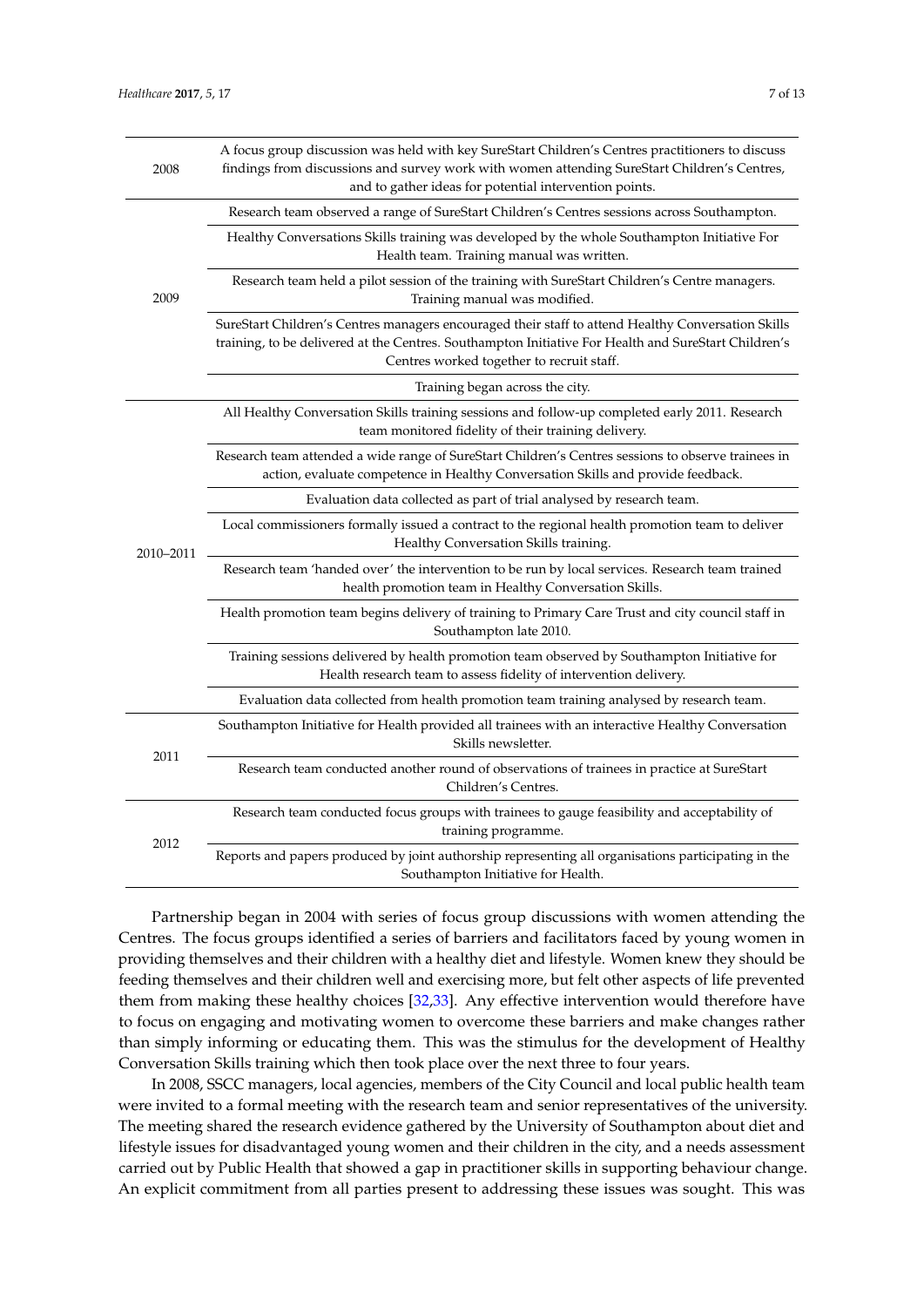the point at which the partnership was formalised and support enlisted for the testing of Healthy Conversation Skills training. The partnership was then sustained by regular joint meetings and presentations. It was through ongoing communication exercises like this one that trust between the partners in the Southampton Initiative for Health was built up.

Both Rycroft-Malone et al.'s application of their Promoting Action on Research Implementation in Health Services (PARIHS) framework, and Rychetnik et al.'s presentation of their integrated framework of translation conclude that the individuals involved play an important role in translation of research into practice [\[34,](#page-11-13)[35\]](#page-11-14). In their terms, successful translation requires 'a planned facilitated process involving an interplay between individuals, evidence, and context' [\[34\]](#page-11-13). The development of the Southampton Initiative for Health was such a process, for which the partnership between the researchers, practitioners and commissioners of services provided a forum.

## *4.2. Agenda Matching*

In 2008, the university research team ran an expert focus group with SSCC practitioners and managers which made clear the amount of effort they and others expended on engaging women and children in the services they offered [\[21\]](#page-11-0). His was particularly true of the most disadvantaged and socially isolated families in their areas. At the same time, the research team's observations of practice and Southampton Primary Care Trust's needs assessment both identified a need for practitioners to be trained in skills to support lifestyle change in patients and clients [\[21\]](#page-11-0). The fact that the research and practice agendas matched so closely both eased the process and dictated the nature of the intervention that was developed. One of the team (JD) who had a joint appointment at the university and the primary care trust played a crucial negotiating role in the partnership. Her role enabled her to communicate directly with practitioners, researchers and local policy makers, and to provide a conduit for information between groups to ensure all agendas were met.

This process ensured that the research agenda was a good fit with the needs of practitioners, and that there was sufficient evidence that Healthy Conversation Skills training was worth testing for effectiveness. The partnership developed a plan for assessing the impact of Healthy Conversation Skills training for SSCC staff on the diets and physical activity levels of women attending SSCCs in Southampton. Figure [1](#page-5-0) is a copy of the logic model which formed the basis for the intervention and evaluation, the findings of which are reported above.

Following the intervention study, local commissioners were shown evidence of the effect of Healthy Conversation Skills training on the competence and confidence of their staff and this led to them commissioning the training to be delivered by the regional health promotion team to all new city council staff. The research team then trained the health promotion team to deliver Healthy Conversation Skills, and conducted some initial monitoring for quality assurance purposes. The speed with which training in Healthy Conversation Skills was commissioned and the size of the area for which it was commissioned despite lack of evidence for its effectiveness in improving women's diets and physical activity levels, illustrate the difference in agendas between the research and practice arms of the partnership. The need for training in skills to support behaviour change and evidence of the intervention's effectiveness in doing this was sufficient for commissioners. This early adoption of a programme in the absence of conclusive evidence of effectiveness is not unique to Healthy Conversation Skills. The SureStart scheme was itself taken from pilot to full national roll-out before there was any formal evidence of its effectiveness [\[36\]](#page-11-15).

May proposes that for an intervention to be successfully translated or 'normalised' it needs to be workable in everyday practice, that the social system needs to exist to support coordination of implementation, that there has to be commitment on the part of the individuals involved and that this commitment to action has to be ongoing [\[37\]](#page-11-16). The process of agenda matching undertaken by the Southampton Initiative for Health was an attempt to maximise this support and commitment. Experience suggests that it may be facilitated by genuine partnerships between all agents in the process.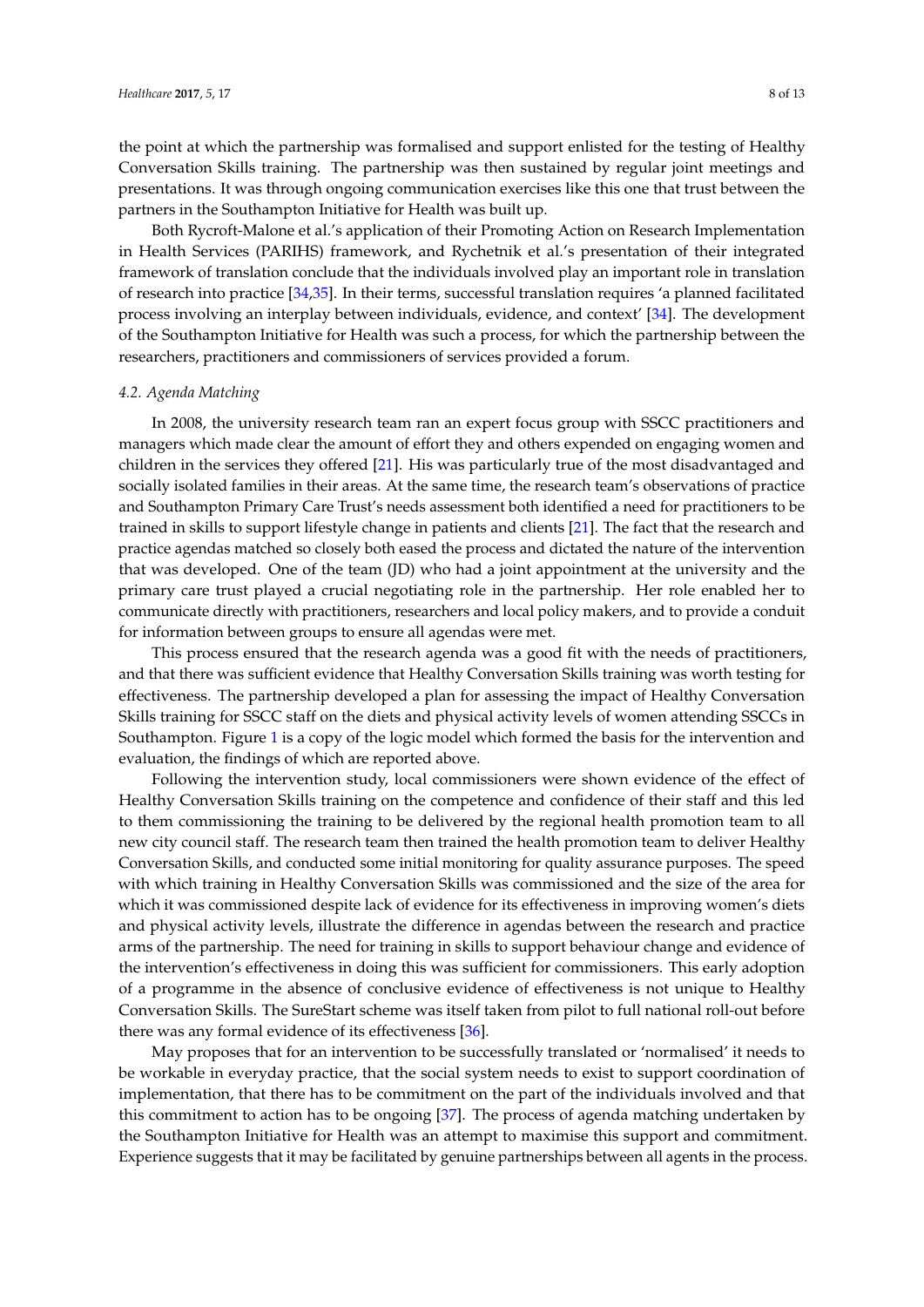An important factor in the translation of the intervention was the adaptability of the training programme. The resources developed by the research team to support the training were designed to be user-friendly and to allow flexibility in the training delivery around the core competencies. Clear identification of the key skills and exercises designed to promote those skills meant that the training programme could be shortened if required without losing its essential elements or integrity. The generalisability of the skills meant the training could be easily modified to suit the previous experience and roles of trainees. The intervention design was intended to be flexible enough to accommodate local variations, and retaining key concepts against which progress, delivery and effectiveness could be monitored and evaluated [\[38,](#page-11-17)[39\]](#page-12-0). The materials were developed and tested through discussion and partnership with the local managers of health and social care services and with the managers of SSCCs. The team was conscious of the need for training and intervention protocols that could be used in real world settings. Kok et al. describe the process of intervention adaptation as a key factor in successful translation from research into practice [\[40\]](#page-12-1). Experience with the Southampton Initiative for Health demonstrated that the process of making necessary modifications to the intervention whilst retaining the programme's integrity requires constant dialogue.

## *4.3. Changing Cultures*

A clash of cultures between researchers and practitioners manifested itself in the early stages of intervention development. The intention of the researchers in running an expert focus group with a small group of influential practitioners was to present them with the views of the women, who used their services, to discuss with them the difficulties they experienced in maintaining a healthy diet and lifestyle and to consult them about how these findings might inform an intervention to improve the nutritional status of women and their children. Practitioners, however, were more focused on the process of engaging and working with women, and the challenges inherent in achieving this within a system that favoured short-term funding, than they were in addressing the substantive issues the research team had identified [\[21\]](#page-11-0). This is not surprising in retrospect, but at the time it meant that the research team were made to understand that the process of engaging both staff and women attending SSCC had to begin with where their interests actually lay, not where evidence suggested they should. The product of this realisation was that the research team adjusted their early conceptions of the intervention to one that focused on providing practitioners with additional skills to engage women in behaviour change; training that would continue to benefit them and their clients beyond the period of funding. Equally, commissioners and providers of services had to accommodate a research culture which required repeated data collection for the purposes of evaluation, a commitment of staff time and a willingness to undertake long term follow-up.

Another major learning from the Southampton Initiative for Health was about the value of 'bottom-up' support for interventions. Senior managers in the agencies involved in the partnership were supportive of the intervention and of the evaluation, as were front-line practitioners. Though the researchers made every effort to minimise the requirements of taking part in the study, managers of services had to be prepared to commit precious resource to support the training in Healthy Conversation Skills and evaluation of its impact. This created some tensions and may have led to less than complete recruitment of staff in SureStart Children's Centres eligible for training. Notwithstanding the strength of the relationship between members of the partnership, there were also inevitable instances of miscommunication which had to be resolved. Fundamentally, researchers and practitioners have different cultures which include different emphases, values and language, evidence of which came from practitioner reactions to the data shared with them as part of the expert focus group discussion.

The adoption of a Healthy Conversation Skills or empowerment approach to supporting diet and lifestyle change may require change in the culture of organisations. New patterns of working and individual change in the way health and social care staff practise, have to be accommodated. It is not clear how successful the Southampton Initiative for Health was in changing organisational culture. Supporting this change demands good communication, not just a process of consultation,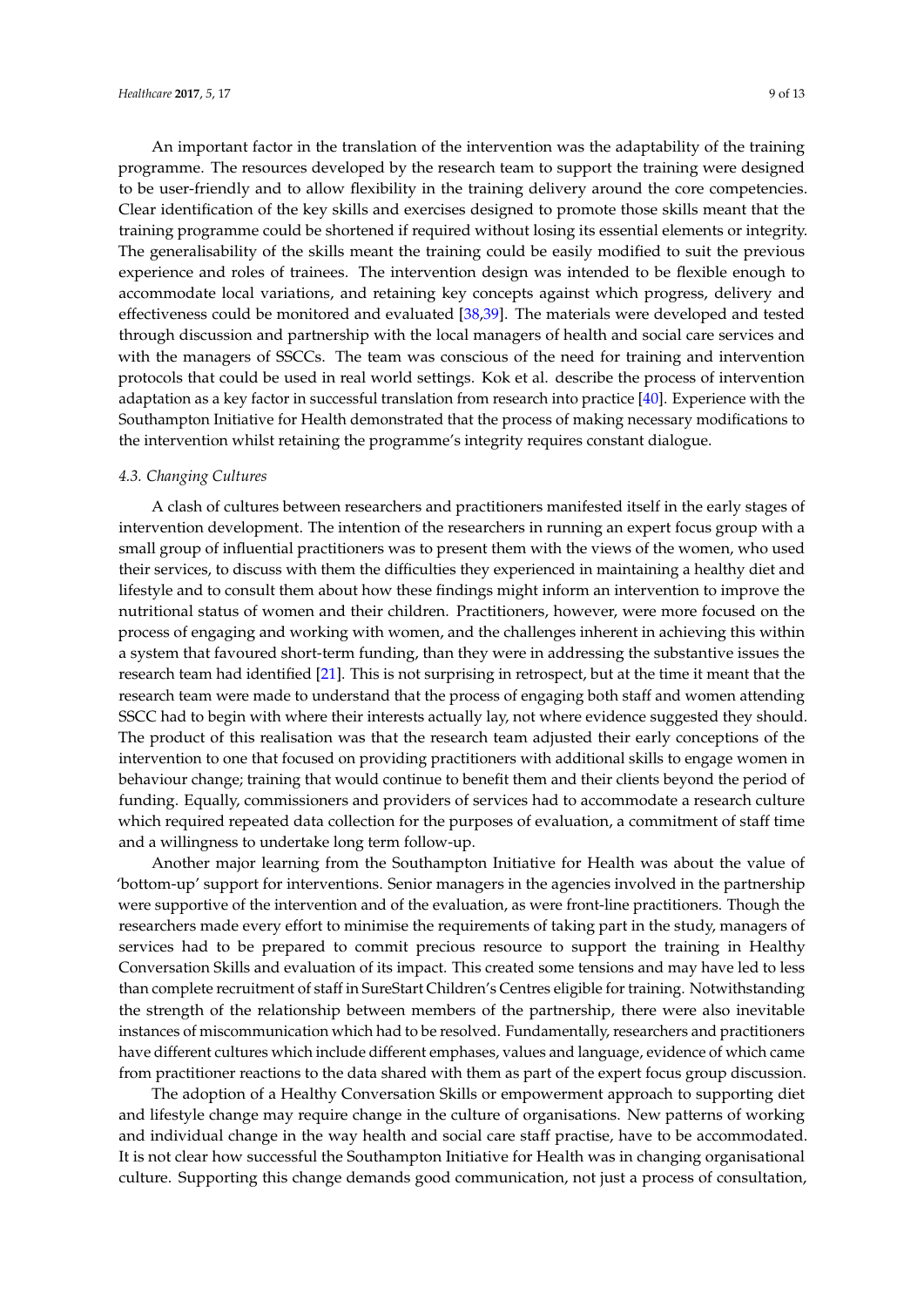but a genuine partnership between all those involved in intervention implementation. Changes have to be made WITH stakeholders rather than TO stakeholders, which implies that a process of stakeholder consultation will not be enough to ensure translation. What the Southampton Initiative for Health attempted was the formation of a genuine partnership. This, rather than consultation, is likely to be key to the translation from research to public health practice.

Changing policy contexts present another challenge to the translation of research into practice. Research teams ideally need partners in public health practice to stay abreast of local policy changes. Because it is based on a broad skill set, however, Healthy Conversation Skills as an approach has the major advantage of being generalisable across changing policy contexts. The current movement in UK local government to 'make every contact count' is an attempt to build on the opportunity that all health and social care practitioners have to improve health through supporting behaviour change in the millions of people with whom they come into contact. It is not clear, however, that these practitioners currently have the skills to do so [\[26\]](#page-11-18).

# **5. Conclusions**

Advances in our understanding of drivers of social behaviour and of methods of supporting behaviour change can be fruitfully applied to interventions that address imperatives from developmental origins research. Training health and social care practitioners in skills to support behaviour change (Healthy Conversation Skills) represents one such intervention strategy that can be applied at scale and used to engage disadvantaged populations in diet and lifestyle change and hence translate the science of the developmental origins of health and disease into improvements in human health.

The Southampton Initiative for Health illustrates some of the opportunities and challenges there are inherent in the translation of developmental origins research into practice. The overriding feature of the Healthy Conversation Skills training intervention is that it was initiated, designed, implemented, evaluated and rolled-out in partnership with commissioners and providers of health and social care in the city of Southampton. The adaptable nature of the intervention meant that it was flexible and responsive to the changing needs of providers; these needs could be identified and communicated because of the genuine nature of the partnership.

Building a genuine partnership based on a relationship of trust takes a long time, in this case eight years, and a major commitment to fostering good communication. Experience with the Southampton Initiative for Health suggests that this commitment maybe fundamental to any community-based intervention. The value of this activity in empowering women to make better diet and lifestyle choices for themselves and their families, and empowering the health and social care workforce to offer more effective support for maternal, infant and family nutrition, is that it has potential to improve the health of generations to come.

**Acknowledgments:** We are grateful to the staff of Sure Start Children's Centres and Southampton City Council and to all working on the Southampton Initiative for Health. The Southampton Initiative for Health was funded by the Medical Research Council (UK), the National Institute for Health Research through the Southampton Biomedical Research Centre and Southampton City Council.

**Author Contributions:** Mary Barker, Janis Baird, Jenny Davies, Hazel Inskip, Cyrus Cooper and Wendy Lawrence conceived and designed the Southampton Initiative for Health. Don Nutbeam advised on the design of the evaluation. Megan Jarman, Christina Vogel, Tannaze Tinati and Rufia Begum collected and managed the data and the analysis. Sue Thompson and Liz Taylor facilitated the implementation of the intervention. Sofia Strömmer and Taylor Rose made a significant intellectual contribution to the ideas outlined in this paper. Mary Barker wrote the first draft of this paper and all authors contributed substantially to redrafts.

**Conflicts of Interest:** The authors declare no conflict of interest. The sponsors had no role in the design of the study; in the collection, analyses, or interpretation of data; in the writing of the manuscript or in the decision to publish the results.

**Ethics:** The research on which this paper is based was carried out in accordance with universal ethical principles.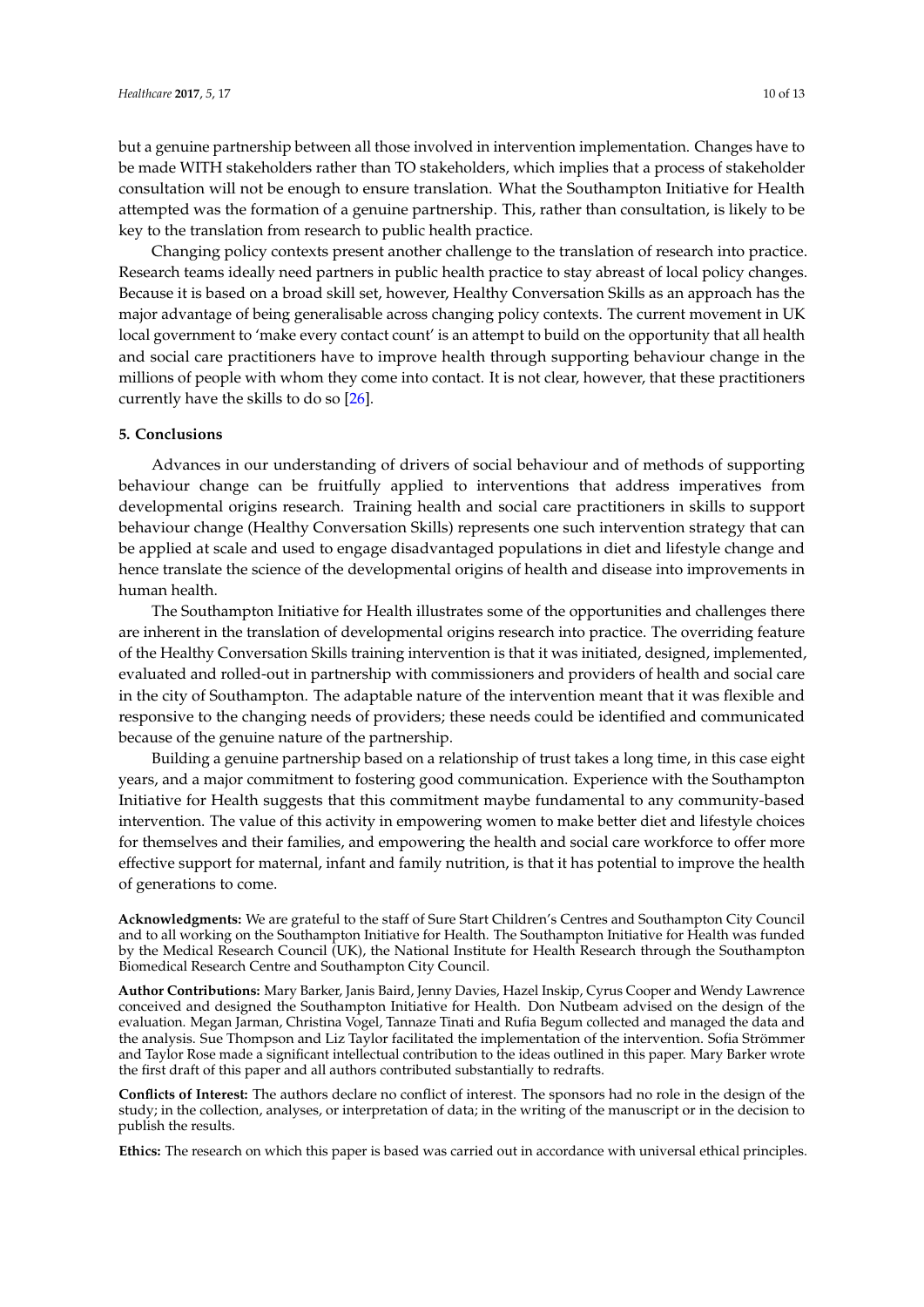# **References**

- <span id="page-10-0"></span>1. Barker, D.; Barker, M.; Fleming, T.; Lampl, M. Developmental biology: Support mothers to secure future public health. *Nature* **2013**, *504*, 209–211. [\[CrossRef\]](http://dx.doi.org/10.1038/504209a) [\[PubMed\]](http://www.ncbi.nlm.nih.gov/pubmed/24350368)
- <span id="page-10-1"></span>2. Hanson, M.; Gluckman, P. Developmental origins of noncommunicable disease: Population and public health implications. *Am. J. Clin. Nutr.* **2011**, *94*, 1754S–1758S. [\[CrossRef\]](http://dx.doi.org/10.3945/ajcn.110.001206) [\[PubMed\]](http://www.ncbi.nlm.nih.gov/pubmed/21525196)
- <span id="page-10-2"></span>3. Backholer, K.; Spencer, E.; Gearon, E.; Magliano, D.J.; McNaughton, S.A.; Shaw, J.E.; Peeters, A. The association between socio-economic position and diet quality in Australian adults. *Public Health Nutr.* **2016**, *19*, 477–485. [\[CrossRef\]](http://dx.doi.org/10.1017/S1368980015001470) [\[PubMed\]](http://www.ncbi.nlm.nih.gov/pubmed/25989940)
- 4. Robinson, S.M.; Crozier, S.R.; Borland, S.E.; Hammond, J.; Barker, D.J.P.; Inskip, H.M. Impact of educational attainment on the quality of young women's diets. *Eur. J. Clin. Nutr.* **2004**, *58*, 1174–1180. [\[CrossRef\]](http://dx.doi.org/10.1038/sj.ejcn.1601946) [\[PubMed\]](http://www.ncbi.nlm.nih.gov/pubmed/15054431)
- 5. Snelgrove, J.W.; Murphy, K.E. Preterm birth and social inequality: Assessing the effects of material and psychosocial disadvantage in a UK birth cohort. *Acta Obstet. Gynecol. Scandi.* **2015**, *94*, 766–775. [\[CrossRef\]](http://dx.doi.org/10.1111/aogs.12648) [\[PubMed\]](http://www.ncbi.nlm.nih.gov/pubmed/25846179)
- <span id="page-10-3"></span>6. Sebayang, S.K.; Dibley, M.J.; Kelly, P.J.; Shankar, A.V.; Shankar, A.H. Determinants of low birthweight, small-for-gestational-age and preterm birth in Lombok, Indonesia: Analyses of the birthweight cohort of the SUMMIT trial. *Trop. Medi. Int. Health* **2012**, *17*, 938–950. [\[CrossRef\]](http://dx.doi.org/10.1111/j.1365-3156.2012.03039.x) [\[PubMed\]](http://www.ncbi.nlm.nih.gov/pubmed/22943372)
- <span id="page-10-4"></span>7. Kraak, V.A.; Liverman, C.T.; Koplan, J.P. *Preventing Childhood Obesity: Health in the Balance*; National Academies Press: Washington, DC, USA, 2005.
- <span id="page-10-5"></span>8. Booth, S.L.; Sallis, J.F.; Ritenbaugh, C.; Hill, J.O.; Birch, L.L.; Frank, L.D.; Glanz, K.; Himmelgreen, D.A.; Mudd, M.; Popkin, B.M.; et al. Environmental and societal factors affect food choice and physical activity: Rationale, influences, and leverage points. *Nutr. Rev.* **2001**, *59*. [\[CrossRef\]](http://dx.doi.org/10.1111/j.1753-4887.2001.tb06983.x)
- <span id="page-10-6"></span>9. Poulton, R.; Caspi, A.; Milne, B.J.; Thomson, W.M.; Taylor, A.; Sears, M.R.; Moffitt, T.E. Association between children's experience of socioeconomic disadvantage and adult health: A life-course study. *Lancet* **2002**, *360*, 1640–1645. [\[CrossRef\]](http://dx.doi.org/10.1016/S0140-6736(02)11602-3)
- <span id="page-10-7"></span>10. Haider, B.A.; Bhutta, Z.A. Multiple-micronutrient Supplementation for Women during Pregnancy. Available online: [http://www.cochrane.org/CD004905/PREG\\_multiple-micronutrient-supplementation-women](http://www.cochrane.org/CD004905/PREG_multiple-micronutrient-supplementation-women-during-pregnancy)[during-pregnancy](http://www.cochrane.org/CD004905/PREG_multiple-micronutrient-supplementation-women-during-pregnancy) (accessed on 1 November 2015).
- <span id="page-10-8"></span>11. Pena-Rosas, J.P.; De-Regil, L.M.; Dowswell, T.; Viteri, F.E. Daily oral iron supplementation during pregnancy. *Cochrane Database Syst. Rev.* **2012**, *12*. [\[CrossRef\]](http://dx.doi.org/10.1002/14651858.CD004736.pub4)
- <span id="page-10-9"></span>12. Michie, S.; West, R. Behaviour change theory and evidence: A presentation to Government. *Health Psychol. Rev.* **2013**, *7*, 1–22. [\[CrossRef\]](http://dx.doi.org/10.1080/17437199.2011.649445)
- <span id="page-10-10"></span>13. Strack, F.; Deutsch, R. Reflective and impulsive determinants of social behavior. *Pers. Soc. Psychol. Rev.* **2004**, *8*, 220–247. [\[CrossRef\]](http://dx.doi.org/10.1207/s15327957pspr0803_1) [\[PubMed\]](http://www.ncbi.nlm.nih.gov/pubmed/15454347)
- <span id="page-10-11"></span>14. Michie, S.; Ashford, S.; Sniehotta, F.; Dombrowski, S.U.; Bishop, A.; French, D.P. A refined taxonomy of behaviour change techniques to help people change their physical activity and healthy eating behaviours: The CALO-RE taxonomy. *Psychol. Health* **2011**, *26*, 1479–1498. [\[CrossRef\]](http://dx.doi.org/10.1080/08870446.2010.540664) [\[PubMed\]](http://www.ncbi.nlm.nih.gov/pubmed/21678185)
- <span id="page-10-12"></span>15. Michie, S.; Abraham, C.; Whittington, C.; McAteer, J.; Gupta, S. Effective techniques in healthy eating and physical activity interventions: A meta-regression. *Health Psychol.* **2009**, *28*, 690–701. [\[CrossRef\]](http://dx.doi.org/10.1037/a0016136) [\[PubMed\]](http://www.ncbi.nlm.nih.gov/pubmed/19916637)
- <span id="page-10-13"></span>16. Michie, S.; Van Stralen, M.M.; West, R. The behaviour change wheel: A new method for characterising and designing behaviour change interventions. *Implement. Sci.* **2011**, *6*. [\[CrossRef\]](http://dx.doi.org/10.1186/1748-5908-6-42) [\[PubMed\]](http://www.ncbi.nlm.nih.gov/pubmed/21513547)
- 17. Wight, D.; Wimbush, E.; Jepson, R.; Doi, L. Six steps in quality intervention development (6SQuID). *J. Epidemiol. Community Health* **2015**. [\[CrossRef\]](http://dx.doi.org/10.1136/jech-2015-205952)
- 18. Yardley, L.; Morrison, L.; Bradbury, K.; Muller, I. The person-based approach to intervention development: Application to digital health-related behavior change interventions. *J. Med. Internet Res.* **2015**, *17*, e30. [\[CrossRef\]](http://dx.doi.org/10.2196/jmir.4055) [\[PubMed\]](http://www.ncbi.nlm.nih.gov/pubmed/25639757)
- <span id="page-10-14"></span>19. Craig, P.; Dieppe, P.; Macintyre, S.; Michie, S.; Nazareth, I.; Petticrew, M. Developing and evaluating complex interventions: The new Medical Research Council guidance. *BMJ* **2008**, *337*, a1655. [\[CrossRef\]](http://dx.doi.org/10.1136/bmj.a1655) [\[PubMed\]](http://www.ncbi.nlm.nih.gov/pubmed/18824488)
- <span id="page-10-15"></span>20. Davies, J.; Johnson, M. *Southampton Sure Start Children's Centres Training Needs Assessment: Final Report*; Southampton city PCT: Southampton, UK, 2008.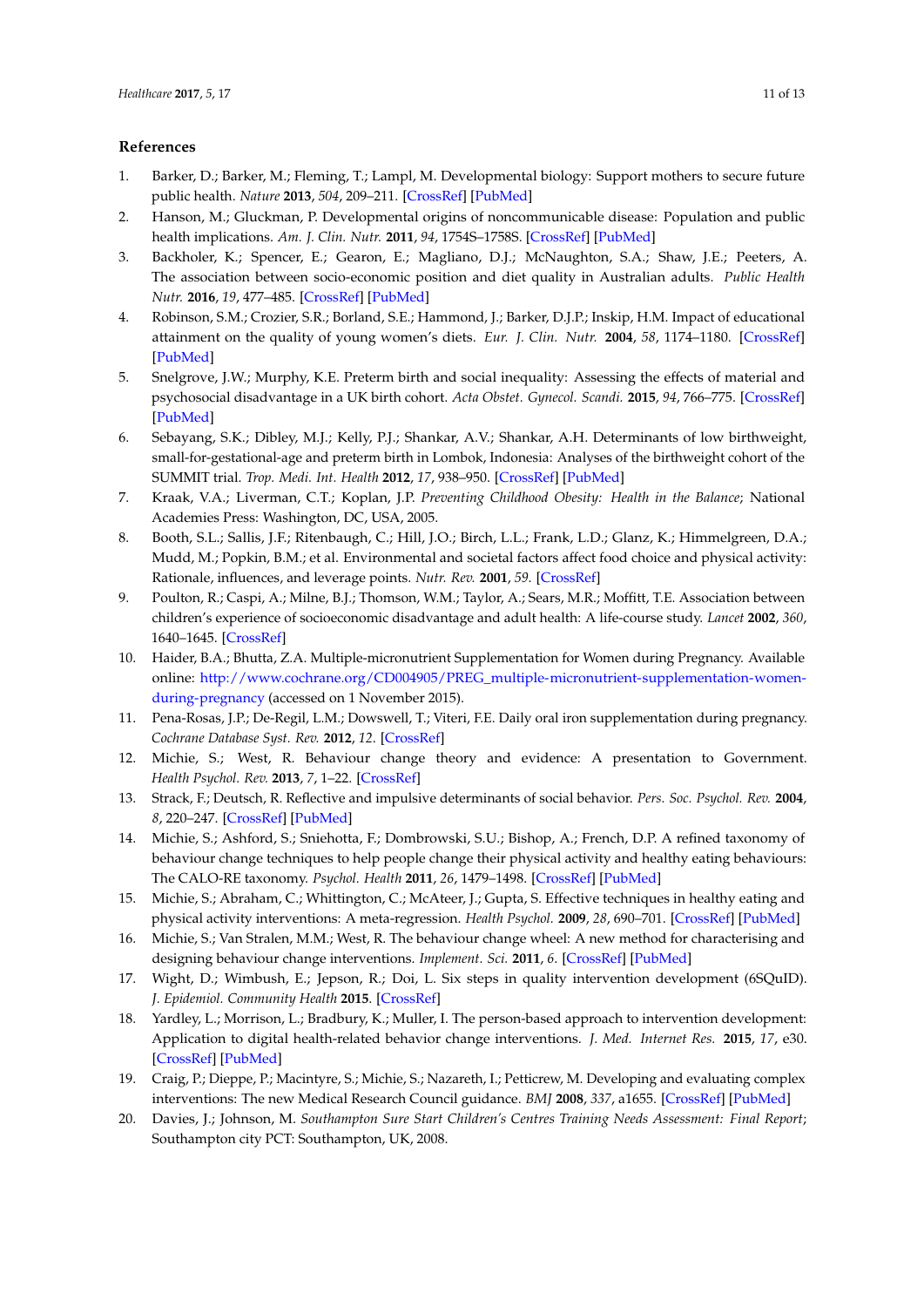- <span id="page-11-5"></span><span id="page-11-0"></span>21. Lawrence, W.; Keyte, J.; Tinati, T.; Haslam, C.; Baird, J.; Margetts, B.; Swift, J.; Cooper, C.; Barker, M. A mixed-methods investigation to explore how women living in disadvantaged areas might be supported to improve their diets. *J. Health Psychol.* **2012**, *17*, 785–798. [\[CrossRef\]](http://dx.doi.org/10.1177/1359105311425271) [\[PubMed\]](http://www.ncbi.nlm.nih.gov/pubmed/22044913)
- <span id="page-11-1"></span>22. Butler, C.C.; Simpson, S.A.; Hood, K.; Cohen, D.; Pickles, T.; Spanou, C.; McCambridge, J.; Moore, L.; Randell, E.; Alam, M.F.; et al. Training practitioners to deliver opportunistic multiple behaviour change counselling in primary care: A cluster randomised trial. *BMJ* **2013**, *346*, f1191. [\[CrossRef\]](http://dx.doi.org/10.1136/bmj.f1191) [\[PubMed\]](http://www.ncbi.nlm.nih.gov/pubmed/23512758)
- <span id="page-11-2"></span>23. Bandura, A. *Social Foundations Of Thought And Action: A Social Cognitive Theory*; Prentice-Hall: Englewood Cliffs, NJ, USA, 1986.
- <span id="page-11-3"></span>24. Bandura, A. *Self-Efficacy: The Exercise of Control*; Macmillan: London, UK, 1997.
- <span id="page-11-4"></span>25. Steptoe, A.; Perkins-Porras, L.; Rink, E.; Hilton, S.; Cappucio, F.P. Psychological and social predictors of changes in fruit and vegetable consumption over 12 months following behavioural and nutrition education counseling. *Health Psychol.* **2004**, *23*, 574–581. [\[CrossRef\]](http://dx.doi.org/10.1037/0278-6133.23.6.574) [\[PubMed\]](http://www.ncbi.nlm.nih.gov/pubmed/15546225)
- <span id="page-11-18"></span>26. Michie, S.; Richardson, M.; Johnston, M.; Abraham, C.; Francis, J.; Hardeman, W.; Eccles, M.P.; Cane, J.; Wood, C.E. The behavior change technique taxonomy (v1) of 93 hierarchically clustered techniques: Building an international consensus for the reporting of behavior change interventions. *Ann. Behav. Med.* **2013**, *46*, 81–95. [\[CrossRef\]](http://dx.doi.org/10.1007/s12160-013-9486-6) [\[PubMed\]](http://www.ncbi.nlm.nih.gov/pubmed/23512568)
- <span id="page-11-6"></span>27. Barker, M.; Baird, J.; Lawrence, W.; Jarman, M.; Black, C.; Barnard, K.; Eccles, M.P.; Cane, J.; Wood, C.E. The Southampton Initiative for Health:a complex intervention to improve the diets and increase the physical activity levels of women from disadvantaged communities. *J. Health Psychol.* **2011**, *16*, 178–191. [\[CrossRef\]](http://dx.doi.org/10.1177/1359105310371397) [\[PubMed\]](http://www.ncbi.nlm.nih.gov/pubmed/20709878)
- <span id="page-11-7"></span>28. Wilkinson, R.; Inskip, H. *The Health and Wellbeing of Women in Southampton's Communities: An Analysis of the Southampton Women's Survey*; Southampton City NHS Primary Care Trust: Southampton, UK, 2006.
- <span id="page-11-8"></span>29. Black, C.; Lawrence, W.; Cradock, S.; Ntani, G.; Tinati, T.; Jarman, M.; Begum, R.; Inskip, H.; Cooper, C.; Barker, M.; et al. Healthy conversation skills: Increasing competence and confidence in front-line staff. *Public Health Nutr.* **2014**, *17*, 700–707. [\[CrossRef\]](http://dx.doi.org/10.1017/S1368980012004089) [\[PubMed\]](http://www.ncbi.nlm.nih.gov/pubmed/22989477)
- <span id="page-11-9"></span>30. Lawrence, W.; Black, C.; Tinati, T.; Cradock, S.; Begum, R.; Jarman, M.; Pease, A.; Margetts, B.; Davies, J.; Inskip, H.; et al. 'Making every contact count': Longitudinal evaluation of the impact of training in behaviour change on the work of health and social care practitioners. *J. Health Psychol.* **2016**, *21*, 138–151. [\[CrossRef\]](http://dx.doi.org/10.1177/1359105314523304) [\[PubMed\]](http://www.ncbi.nlm.nih.gov/pubmed/24713156)
- <span id="page-11-10"></span>31. Baird, J.; Jarman, M.; Lawrence, W.; Black, C.; Davies, J.; Tinati, T.; Begum, R.; Mortimore, A.; Robinson, S.; Margetts, B.; et al. The effect of a behaviour change intervention on the diets and physical activity levels of women attending Sure Start Children's Centres: Results from a complex public health intervention. *BMJ Open* **2014**, *4*, e005290. [\[CrossRef\]](http://dx.doi.org/10.1136/bmjopen-2014-005290) [\[PubMed\]](http://www.ncbi.nlm.nih.gov/pubmed/25031194)
- <span id="page-11-11"></span>32. Barker, M.; Lawrence, W.T.; Skinner, T.C.; Haslam, C.O.; Robinson, S.M.; Inskip, H.M.; Margetts, B.M.; Jackson, A.A.; Barker, D.J.; Cooper, C. Constraints on the food choices of women with lower educational attainment. *Pubic Health Nutr.* **2008**, *11*, 1229–1237. [\[CrossRef\]](http://dx.doi.org/10.1017/S136898000800178X) [\[PubMed\]](http://www.ncbi.nlm.nih.gov/pubmed/18298884)
- <span id="page-11-12"></span>33. Lawrence, W.; Skinner, C.; Haslam, C.; Robinson, S.; Inskip, H.; Barker, D.; Cooper, C.; Jackson, A.; Barker, M. Why women of lower educational attainment struggle to make healthier food choices: The importance of psychological and social factors. *Psychol. Health* **2009**, *24*, 1003–1020. [\[CrossRef\]](http://dx.doi.org/10.1080/08870440802460426) [\[PubMed\]](http://www.ncbi.nlm.nih.gov/pubmed/20205042)
- <span id="page-11-13"></span>34. Rycroft-Malone, J.; Seers, K.; Chandler, J.; Hawkes, C.; Crichton, N.; Allen, C.; Bullock, I.; Strunin, L. The role of evidence, context, and facilitation in an implementation trial: Implications for the development of the PARIHS framework. *Implement. Sci.* **2013**, *8*. [\[CrossRef\]](http://dx.doi.org/10.1186/1748-5908-8-28) [\[PubMed\]](http://www.ncbi.nlm.nih.gov/pubmed/23497438)
- <span id="page-11-14"></span>35. Rychetnik, L.; Bauman, A.; Laws, R.; King, L.; Rissel, C.; Nutbeam, D.; Colagiuri, S.; Caterson, I. Translating research for evidence-based public health: key concepts and future directions. *J. epidemiol. Community Health* **2012**, *66*, 1187–1192. [\[CrossRef\]](http://dx.doi.org/10.1136/jech-2011-200038) [\[PubMed\]](http://www.ncbi.nlm.nih.gov/pubmed/22569750)
- <span id="page-11-15"></span>36. Belsky, J.; Melhuish, E.; Barnes, J.; Leyland, A.H.; Romaniuk, H. Effects of sure start local programmes on children and families: Early findings from a quasi-experimental, cross-sectional study. *BMJ* **2006**, *332*. [\[CrossRef\]](http://dx.doi.org/10.1136/bmj.38853.451748.2F) [\[PubMed\]](http://www.ncbi.nlm.nih.gov/pubmed/16782721)
- <span id="page-11-16"></span>37. May, C. Agency and implementation: Understanding the embedding of healthcare innovations in practice. *Soc. Sci. Med.* **2012**, *78*, 26–33. [\[CrossRef\]](http://dx.doi.org/10.1016/j.socscimed.2012.11.021) [\[PubMed\]](http://www.ncbi.nlm.nih.gov/pubmed/23246396)
- <span id="page-11-17"></span>38. Spoth, R.; Greenberg, M. Impact challenges in community science-with-practice: Lessons from prosper on transformative practitioner-scientist partnerships and prevention infrastructure development. *Am. J. Community Psychol.* **2011**, *48*, 106–119. [\[CrossRef\]](http://dx.doi.org/10.1007/s10464-010-9417-7) [\[PubMed\]](http://www.ncbi.nlm.nih.gov/pubmed/21222151)